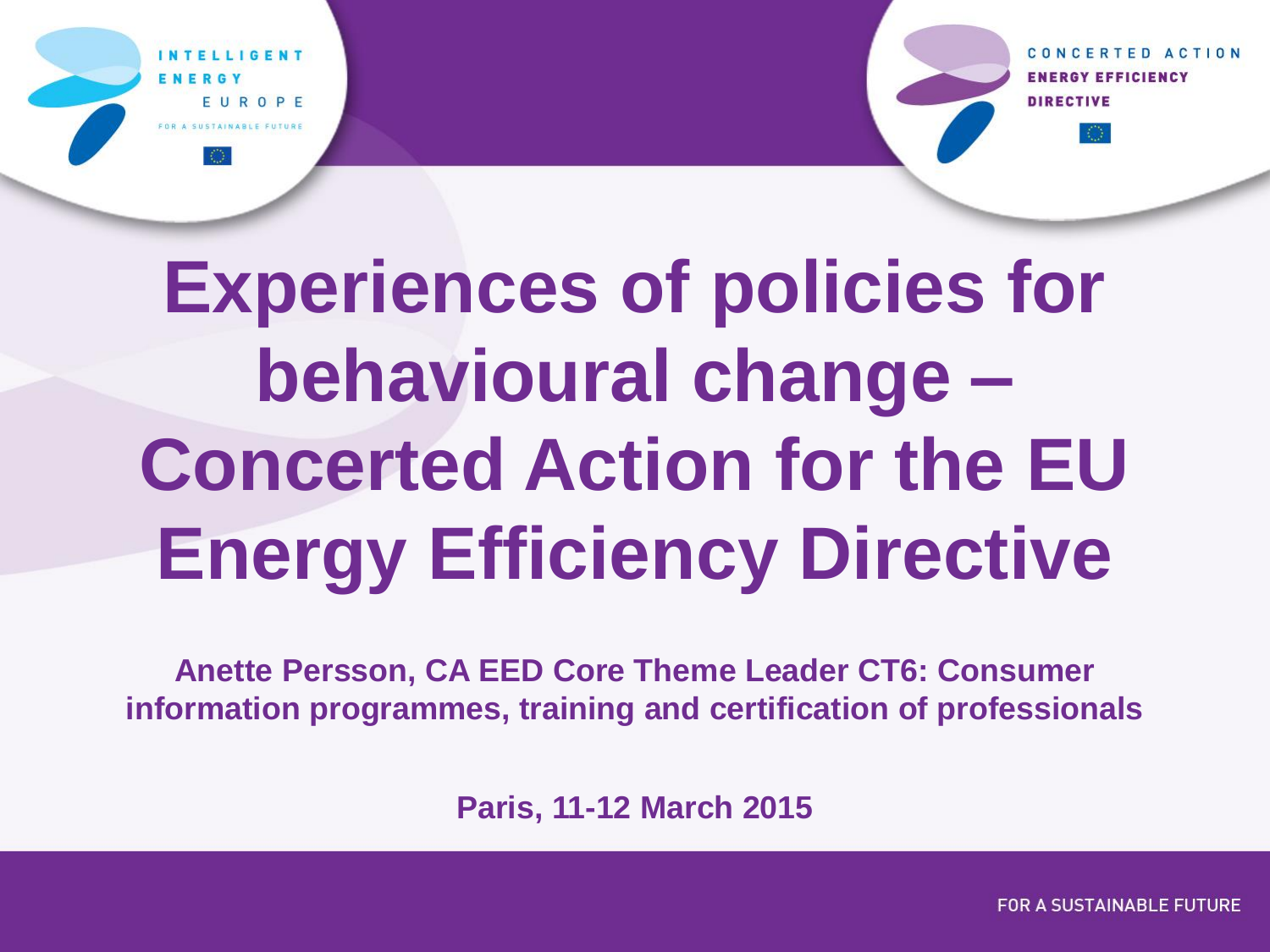# **EU Energy Efficiency Directive (EED)**

CONCERTED ACTION **ENERGY EFFICIENCY DIRECTIVE** 



Source: Primes

Source: European Commission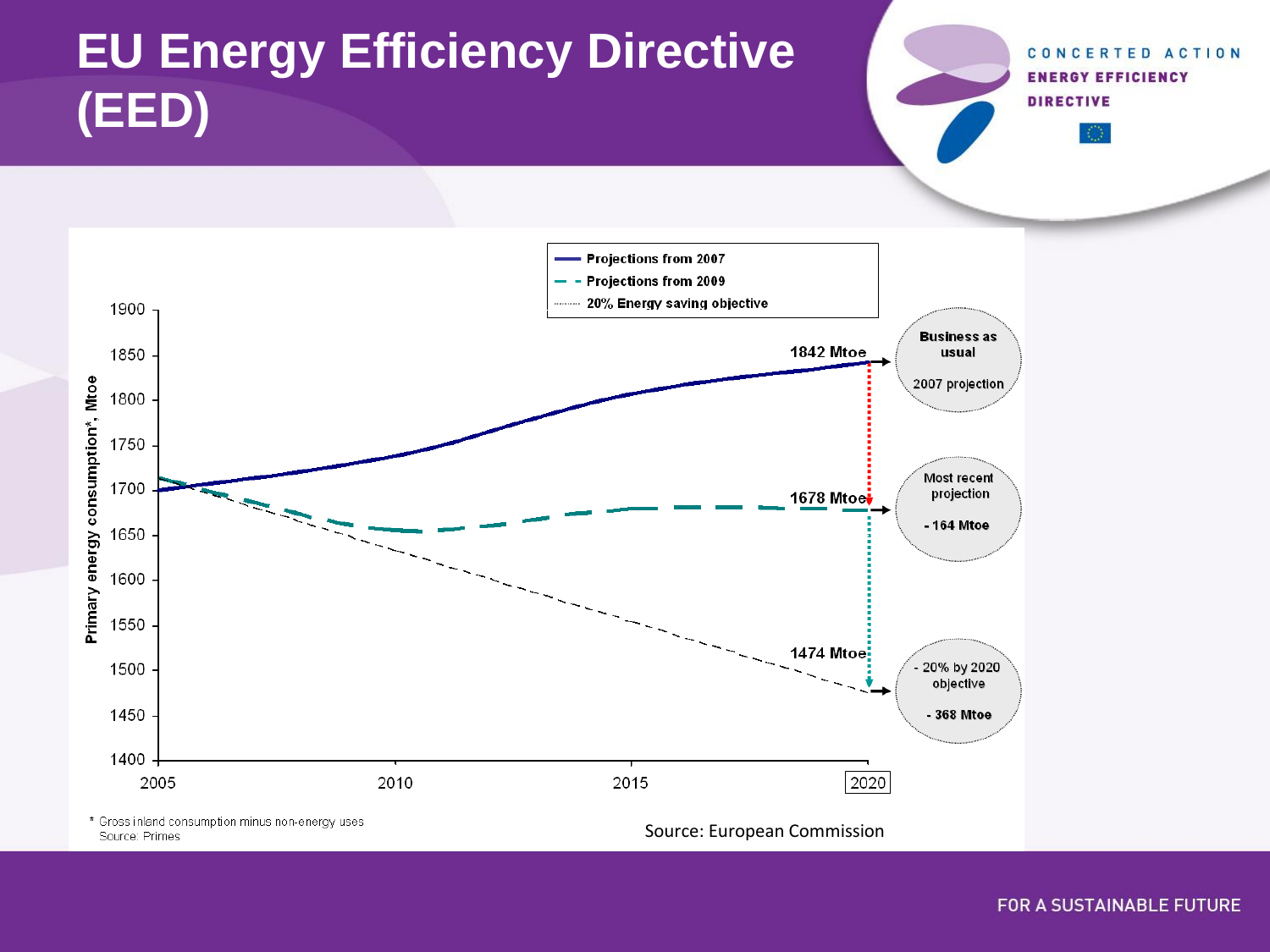#### **Concerted Action for the EED**

- Funded by Intelligent Energy for Europe 2
- All EU Member States + Norway
- Exchange of experiences and best practices concerning the implementation of the EED
- 8 main EED topics
- Cooperation with the Concerted Actions for the Energy Performance of Buildings Directive and the Renewable Energy **Directive**
- **Next Plenary Meeting takes place in Riga 24-25 March 2015**
- **Best practices and results from the discussions are available at** the CA EED website<http://www.ca-eed.eu/>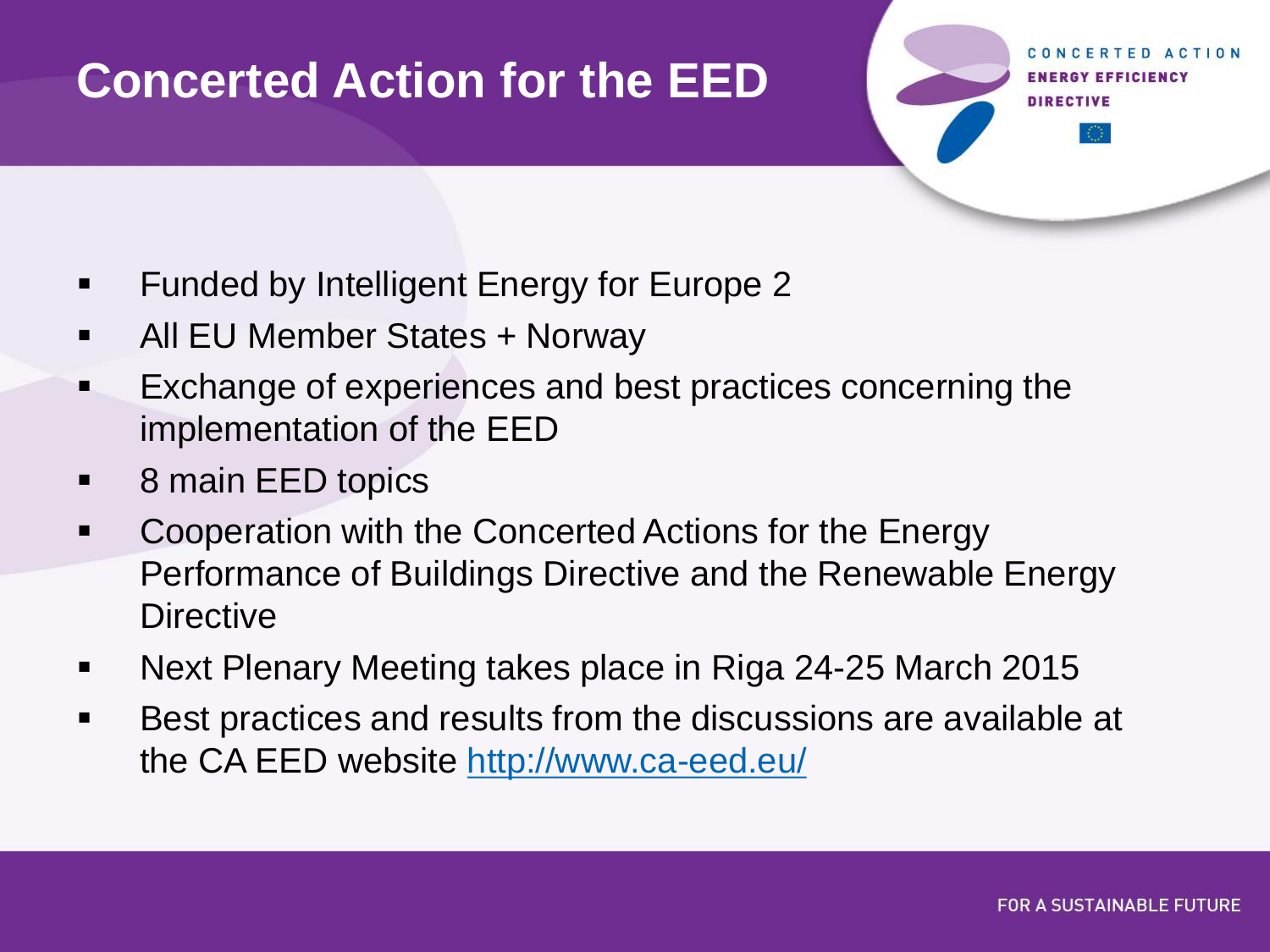## **What does the EED say about behaviour change?**

Article 10 – Billing information

- Billing information based on actual consumption 31 Dec 2014
- Smart meters, when rolled out according to the third internal market package, shall enable billing based on actual consumption
- Complementary information on historical consumption

#### Article 12 – Consumer information and empowering programme

- Promote efficient use of energy by small energy customers, including domestic customers
- Option to choose one or more instruments from a range of measures
- Article 17 Information and training
	- Information on en eff mechanisms and financial and legal frameworks transparent and widely disseminated to all relevant market actors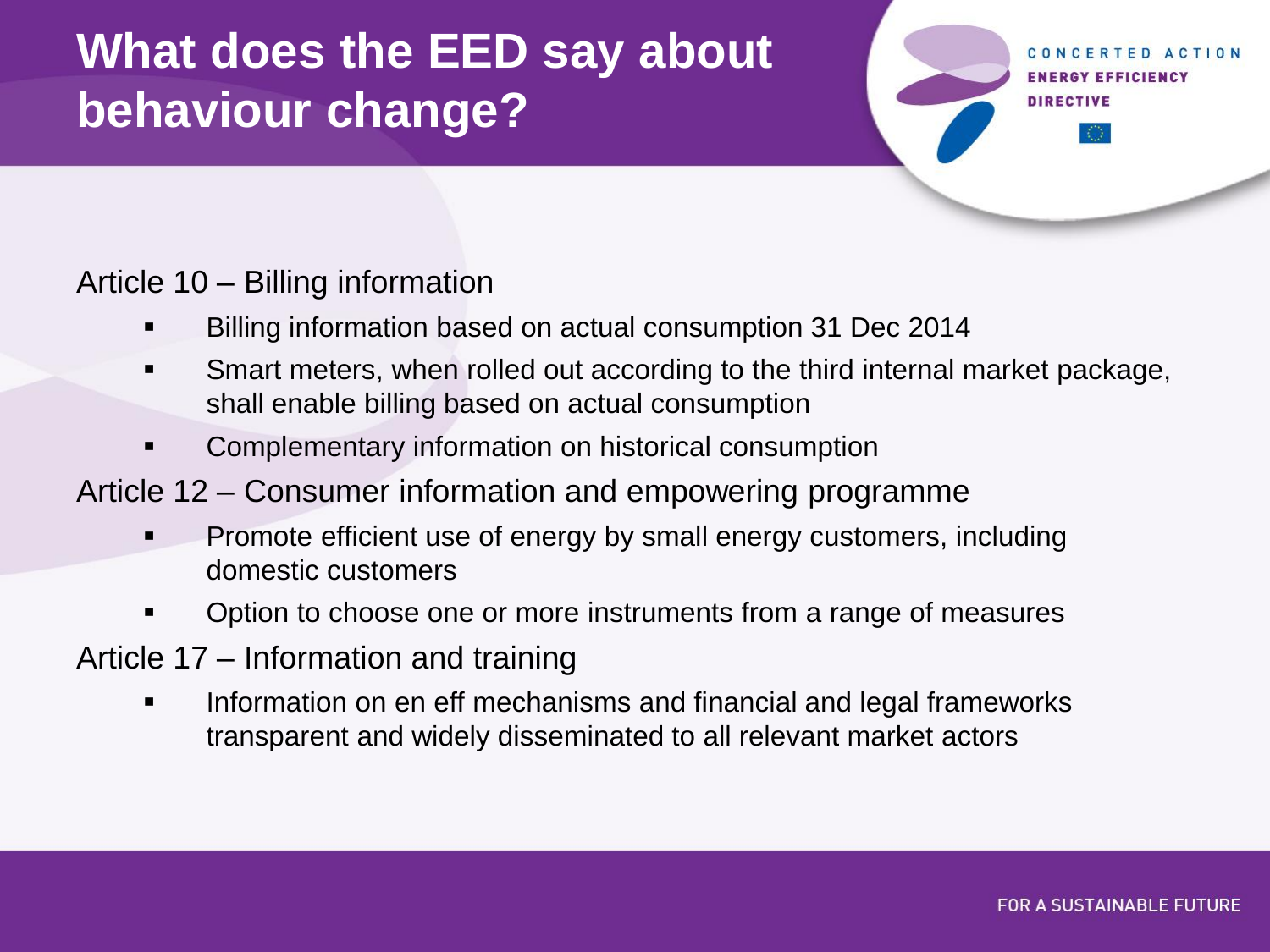#### **EED article 12**

Y EFFICIENCY

#### **12 Consumer information and empowering programme**

1. Member States shall take appropriate measures to promote and facilitate an efficient use of energy by small energy customers, including domestic customers. These measures may be part of a national strategy.

2. For the purposes of paragraph 1, these measures shall include one or more of the elements listed under point (a) or (b):

**(a) a range of instruments and policies to promote behavioural change** which may include:

- (i) fiscal incentives;
- (ii) access to finance, grants or subsidies;
- (iii) information provision;
- (iv) exemplary projects;
- (v) workplace activities;

**(b) ways and means to engage consumers and consumer organisations during the possible roll-out of smart meters** through communication of:

- (i) cost-effective and easy-to-achieve changes in energy use;
- **(**ii) information on energy efficiency measures.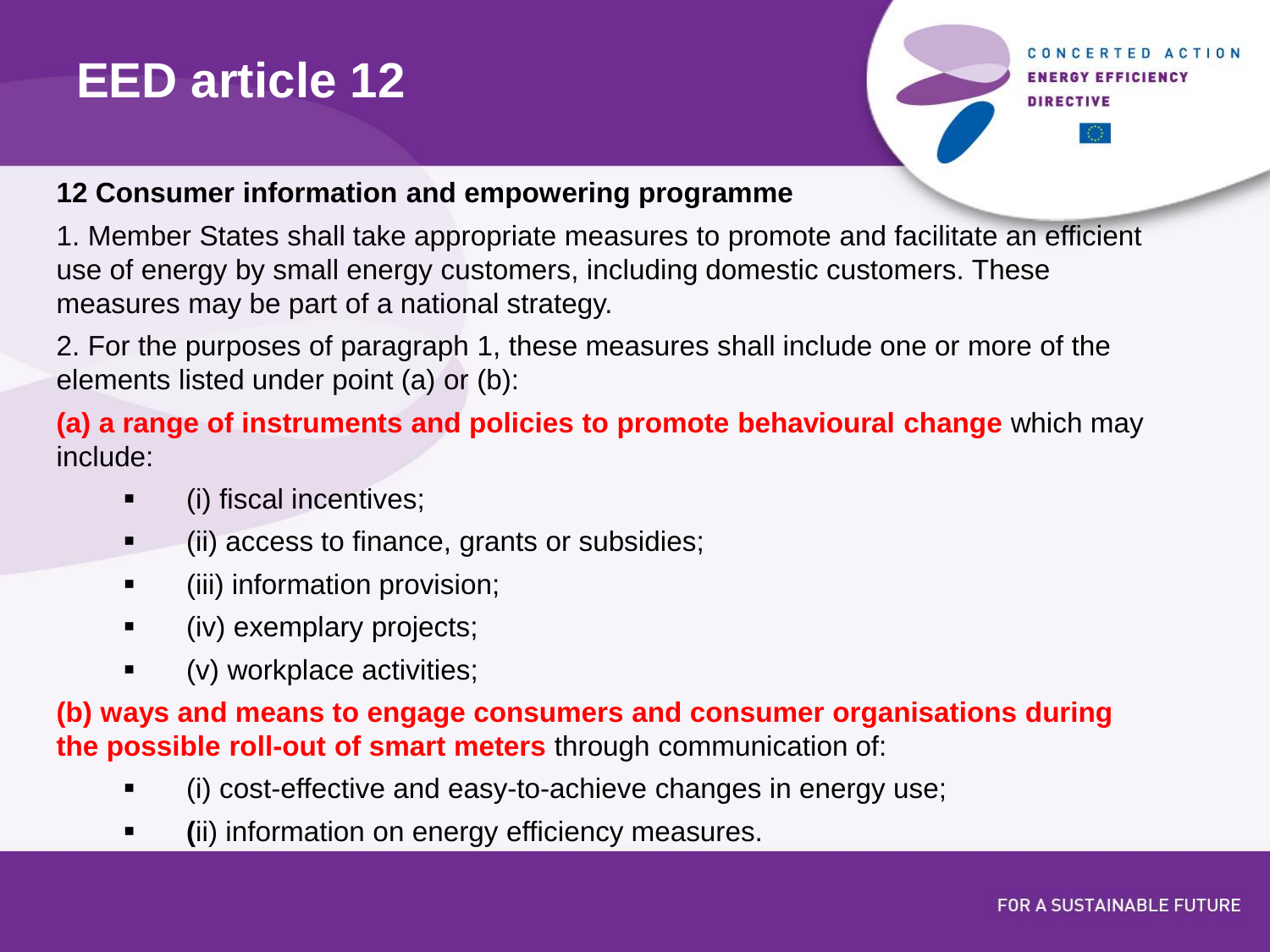#### **How will art. 12 be implemented in the EU?**

**RGY EFFICIENCY DIRECTIVE** 



- finance, grants or subsidies and Fiscal incentives are the most preferred measures
- In a majority of MS existing programmes will be prolonged, only a few MS see the need for new national strategies or programmes
- **Nore than 50 examples of** existing measures in EU MS have been identified
- Best practices from Poland, Norway and the Netherlands are available on the CA EED website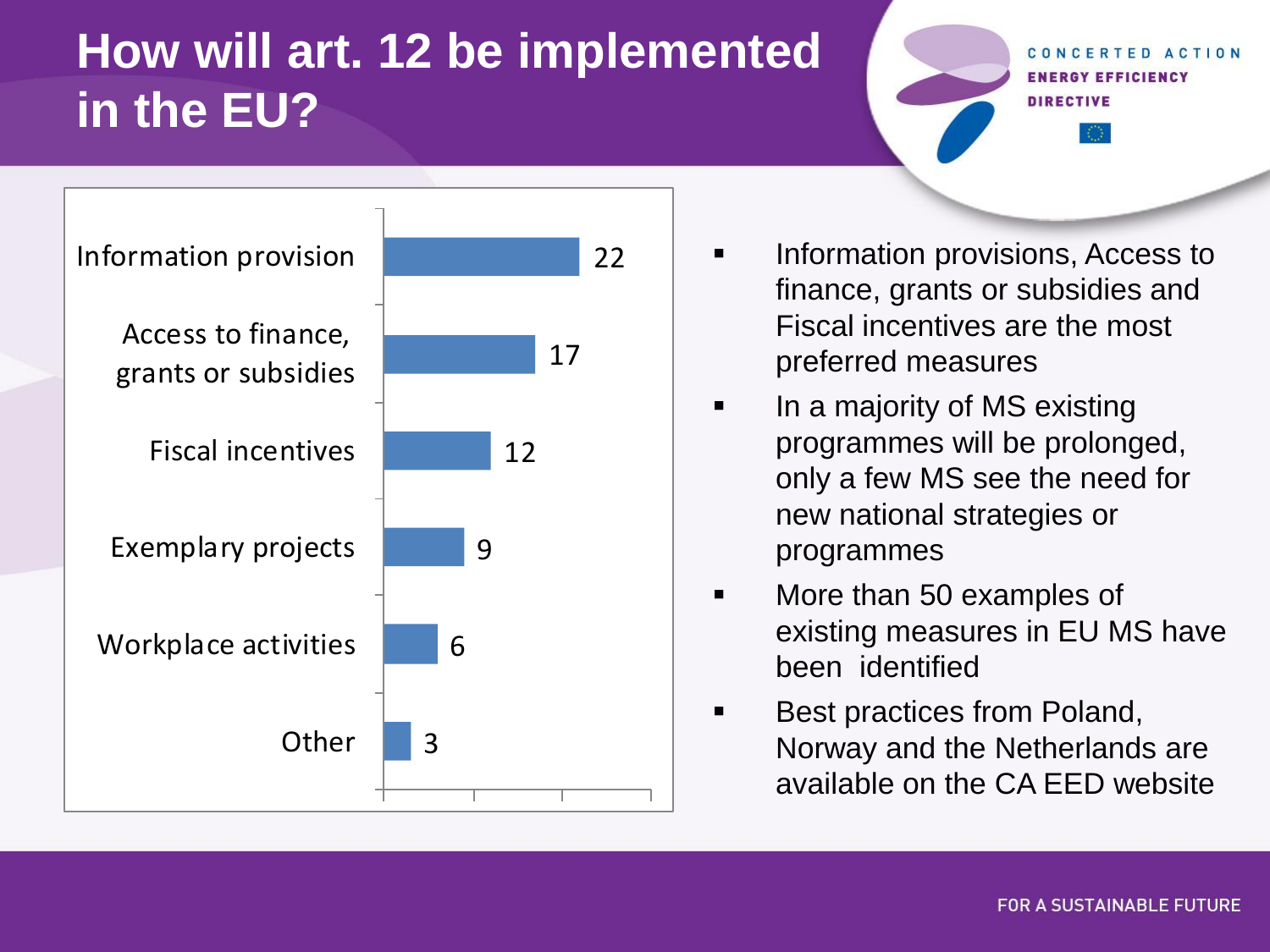**Within the CA EED and its predecessor CA ESD we have explored the following topics related to behaviour change**

CONCERTED ACTION **ENERGY EFFICIENCY DIRECTIVE** 

**Designing** measures for behavioural change

Smart meters and consumer

Measurement of soft measures

**Scaling up Enery** efficiency through behavioural change

Tools for SMEs

engagement Policies and national strategies to promote behavioural change

How to increase trust in energy service providers

How to customise knowledge transfer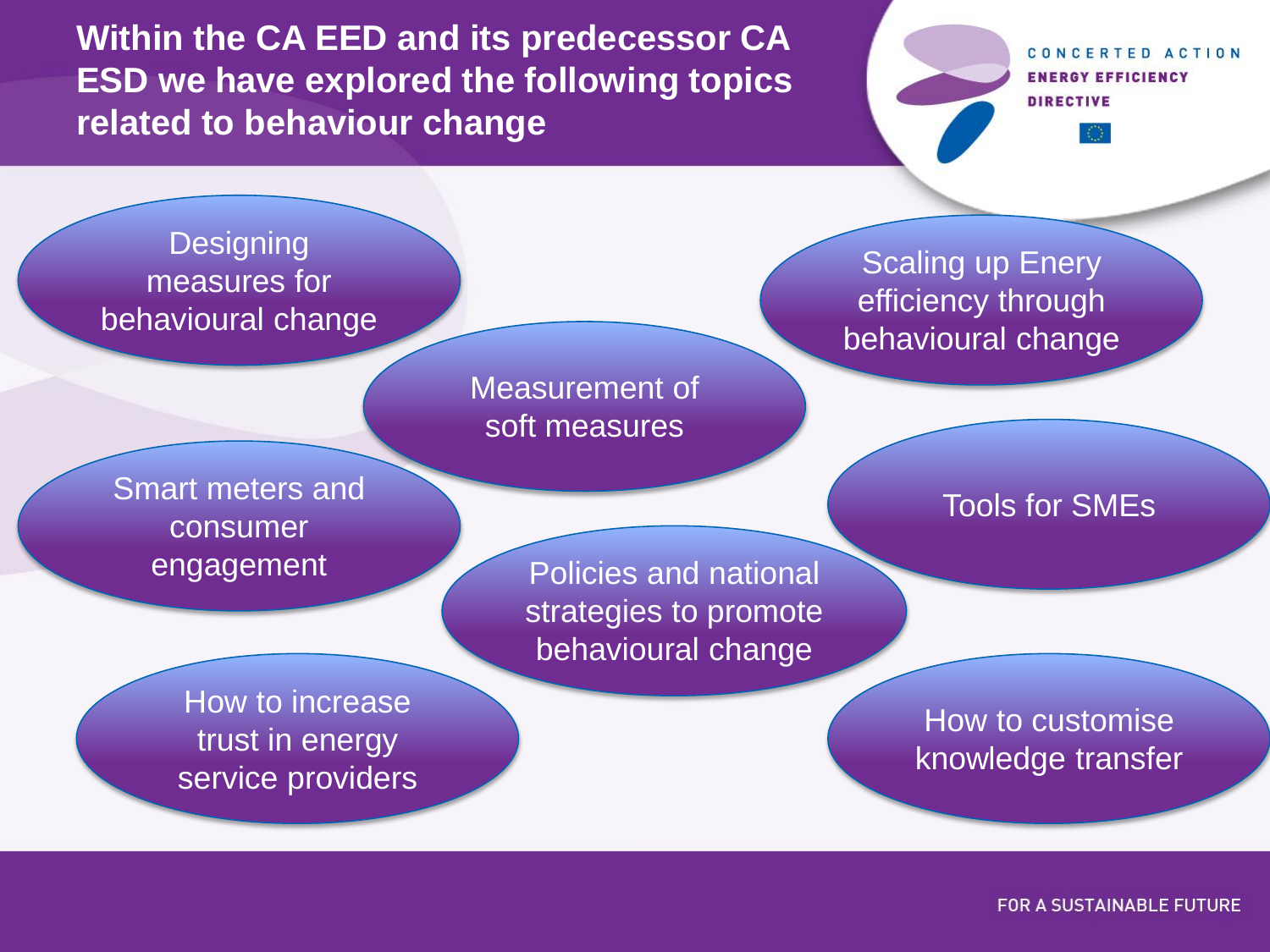#### **Best practices**

**FD ACTION Y EFFICIENCY** 

- **Member State presentations of best practices of the above**mentioned topics are available at the CA EED website
- **Input from invited external experts, i.e. consultants, international** organizations and researchers are also available on the website
- Executive summaries present the main conclusions from each working group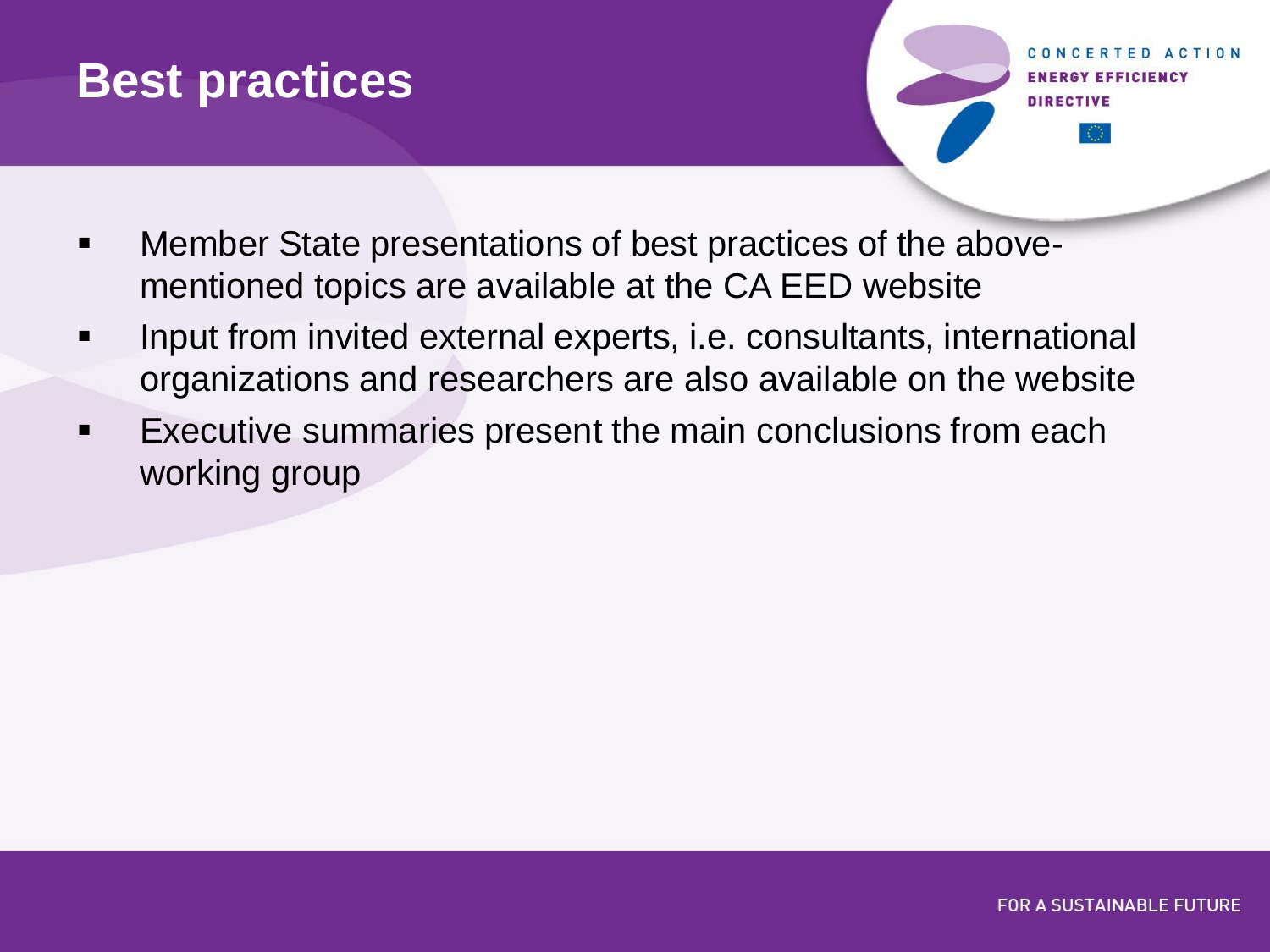#### **Examples of best practices**

- Poland Supporting efficient use of energy with a focus on buildings, including education and media campaigns
- **The Netherlands Green Deal for SMEs voluntary approach**
- **Norway Energy efficiency improvement measures advisory** and information work
- Ireland Estimating the impacts of soft measures
- **Finland Measuring savings from energy advice**
- Belgium Tools to reduce energy consumption for building managers
- UK Consumer engagement strategy in Smart metering programme
- And many more...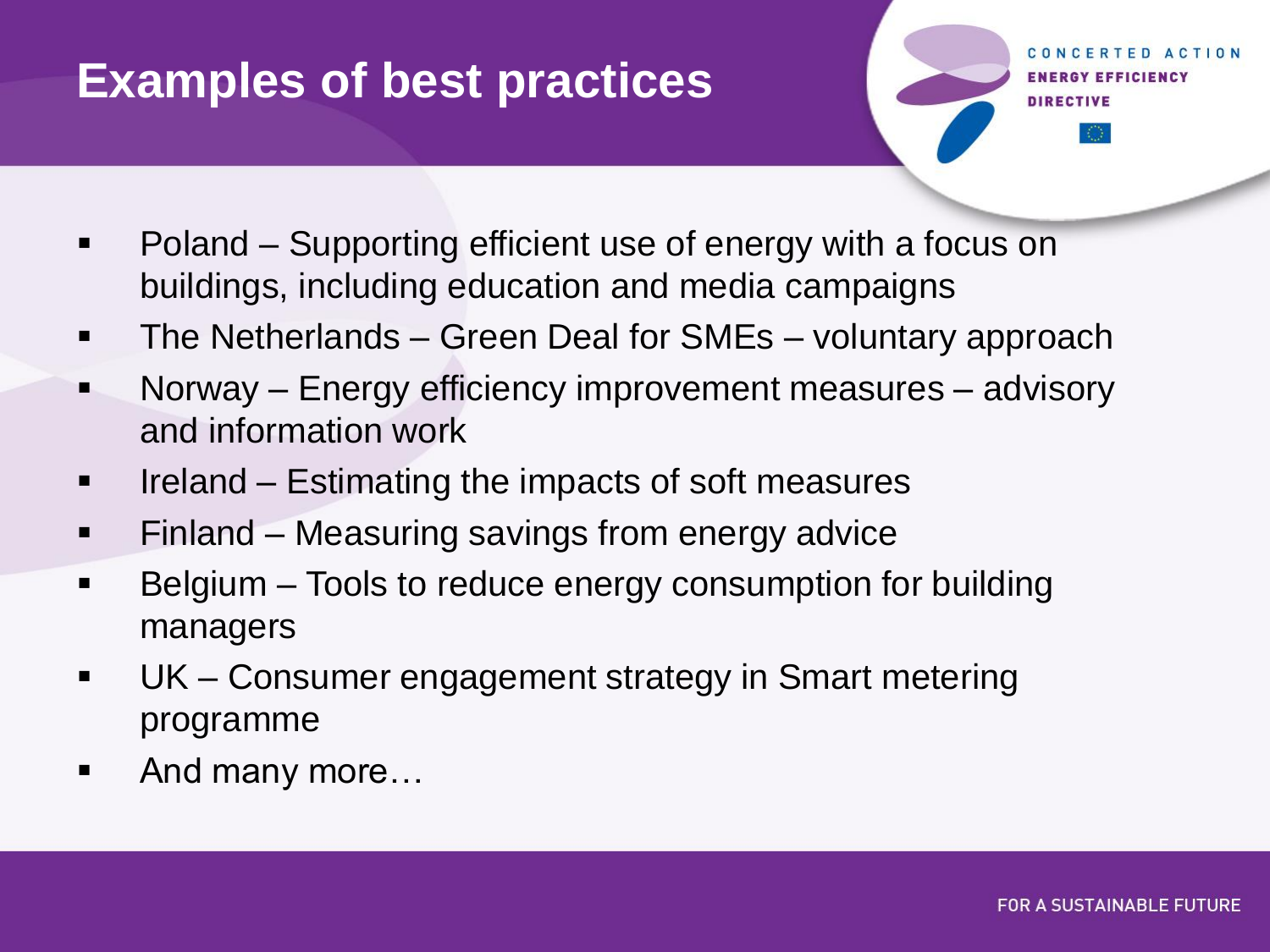### **Barriers to energy efficiency identified by CA EED**

**ACTION GY EFFICIENCY DIRECTIVE** 

- Lack of awareness
- Lack of interest
- Lack of money
- Lack of targeted messages
- Lack of balance between national and local actions
- Pricing structure for electricity does not give incentive for savings
- Difficult for the administration to evaluate and measure the impact of meaures

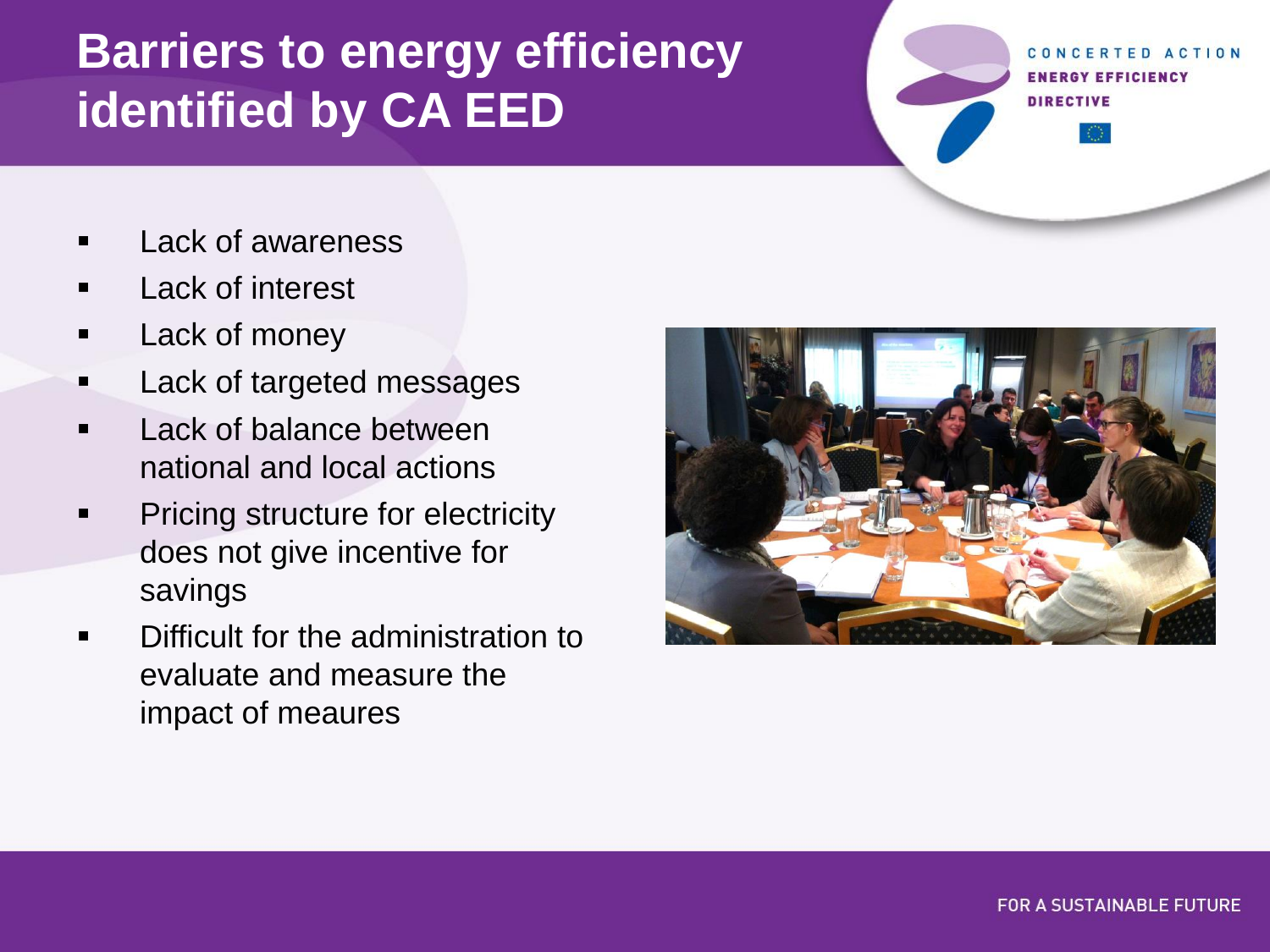# **Key findings – information as a policy tool**

- Achieving a behavioural change requires deep insight into consumers
- **If is essential to communicate the right** message – and to keep the message simple
- The message must be very carefully chosen and adapted to the specific target group
- There is generally a lack of interest in energy consumption in households, organizations and SMEs – this should be taken into account
- The message should try to spur curiosity rather than provoke guilt



**FOR A SUSTAINABLE FUTURE** 

GY EFFICIENCY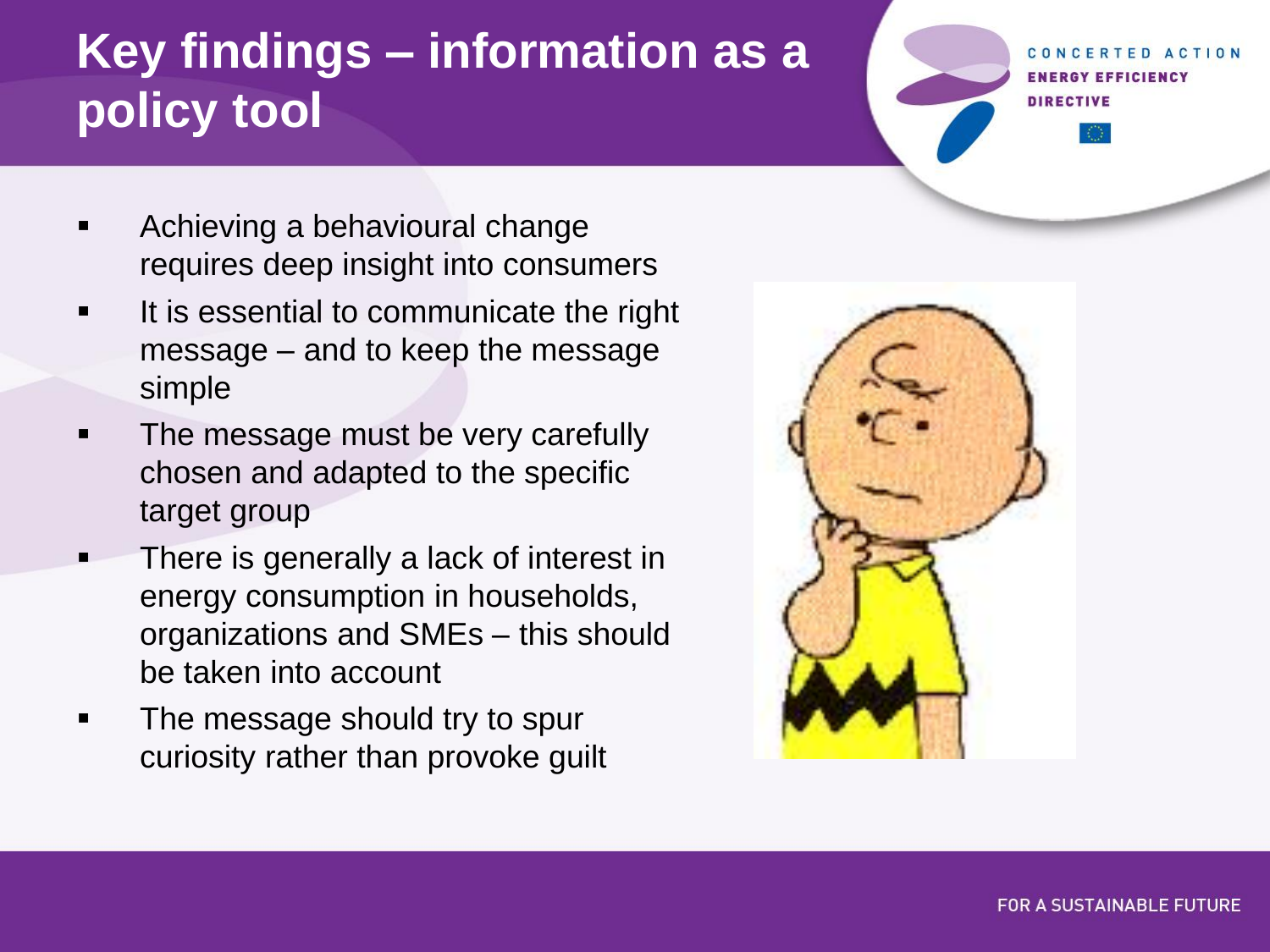## **Recommendations for communicating with SMEs**

- Adjust communication strategies and measues to fit your target audience group
- Use simple and clear messages
- Use well-known channels to communicate with your target group
- Develop sector specific tools
- Collaboration increases your chances of reaching your target audience
- International collaboration can be cost effective but all direct communication with target groups should be done locally, to help address multilingual and multicultural challenges
- Find creative ways to gain interest
- Target top management to achieve long-lasting results
- Support information with action
- Consider long-term goals when planning and closing the project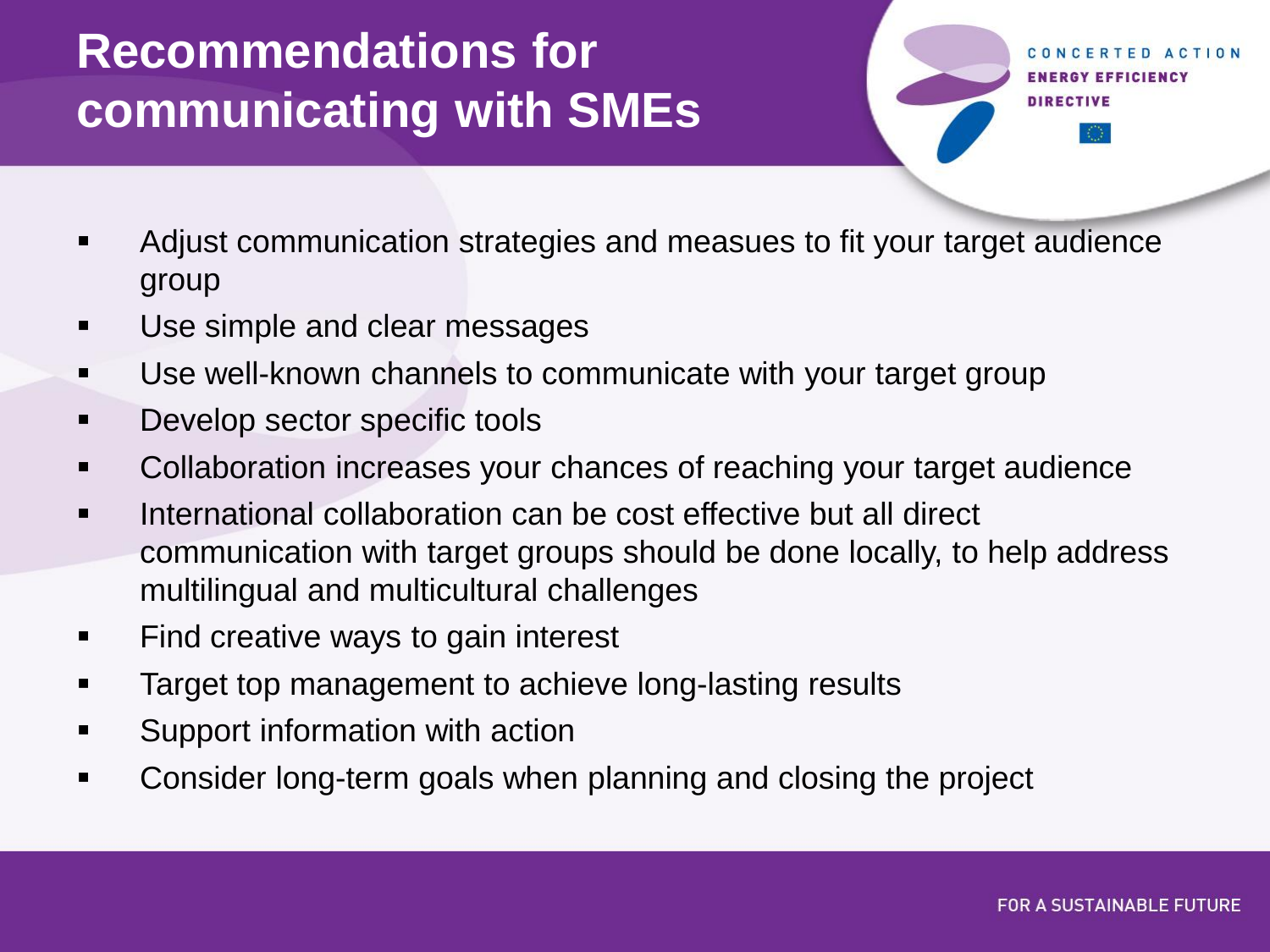## **Key findings – designing measures for behavioural change**

#### CONCERTED ACTION **ENERGY EFFICIENCY DIRECTIVE**

- **If all identify the drivers and multiple** benefits of energy efficiency such as health, well-being, convenience etc
- **Recognize the importance of** social context and social practices
- **Practitioners should be aware of** ideas from several schools' research
- **■** Motivating, enabling and reinforcing factors are all needed
- **The planning phase is crucial**
- **A** variety of tools exist to facilitate the design process



The complexity of human behaviour. Source: BewarEe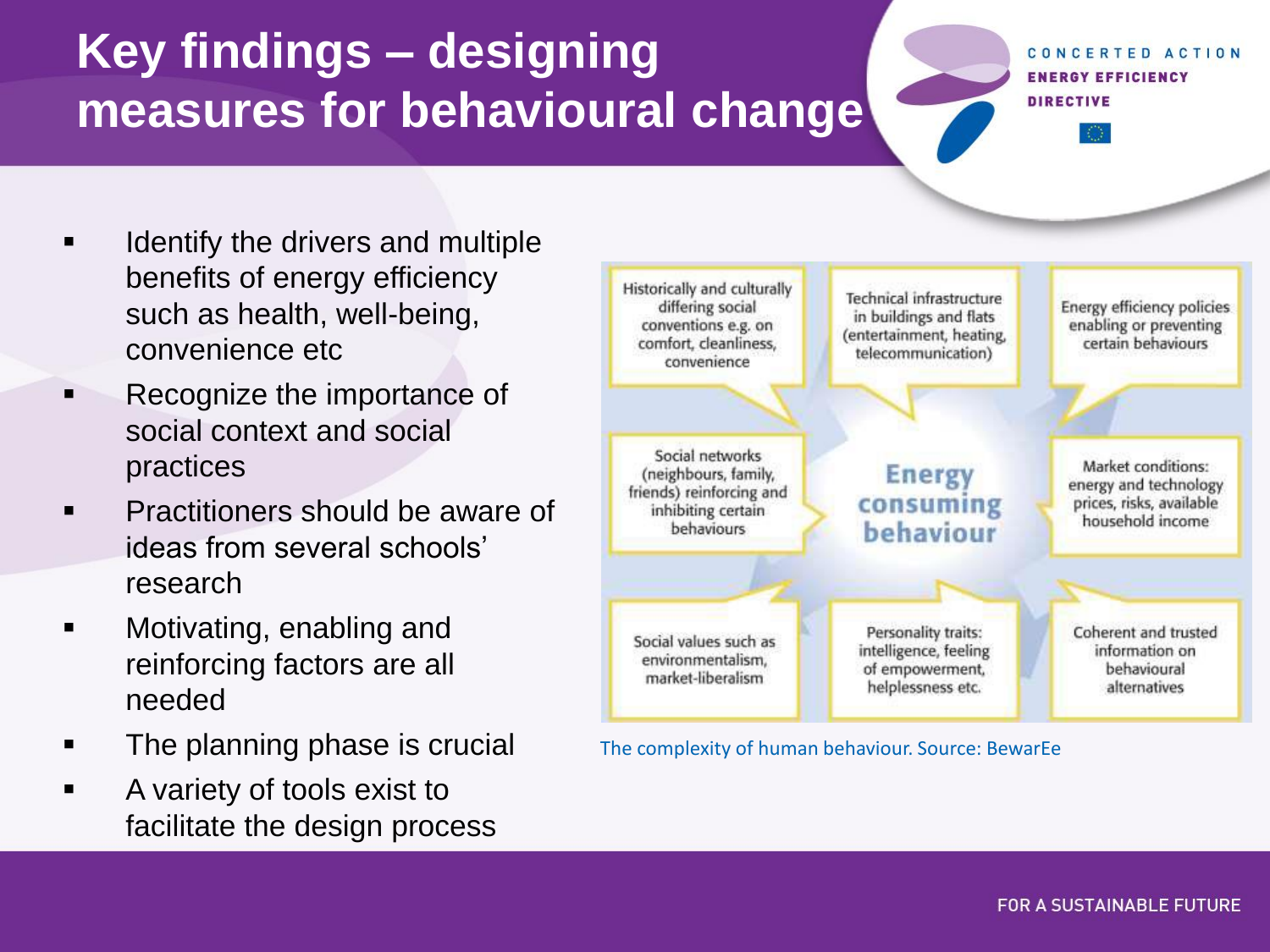# **Example of a tool: Changing Behaviour (EU project)**

CONCERTED ACTION **ENERGY EFFICIENCY DIRECTIVE** 



**The toolkit offers a step-by-step guide advice and tools for preparing, designing and evaluating your energy saving project [http://mechanisms.energychange.info/.](http://mechanisms.energychange.info/)**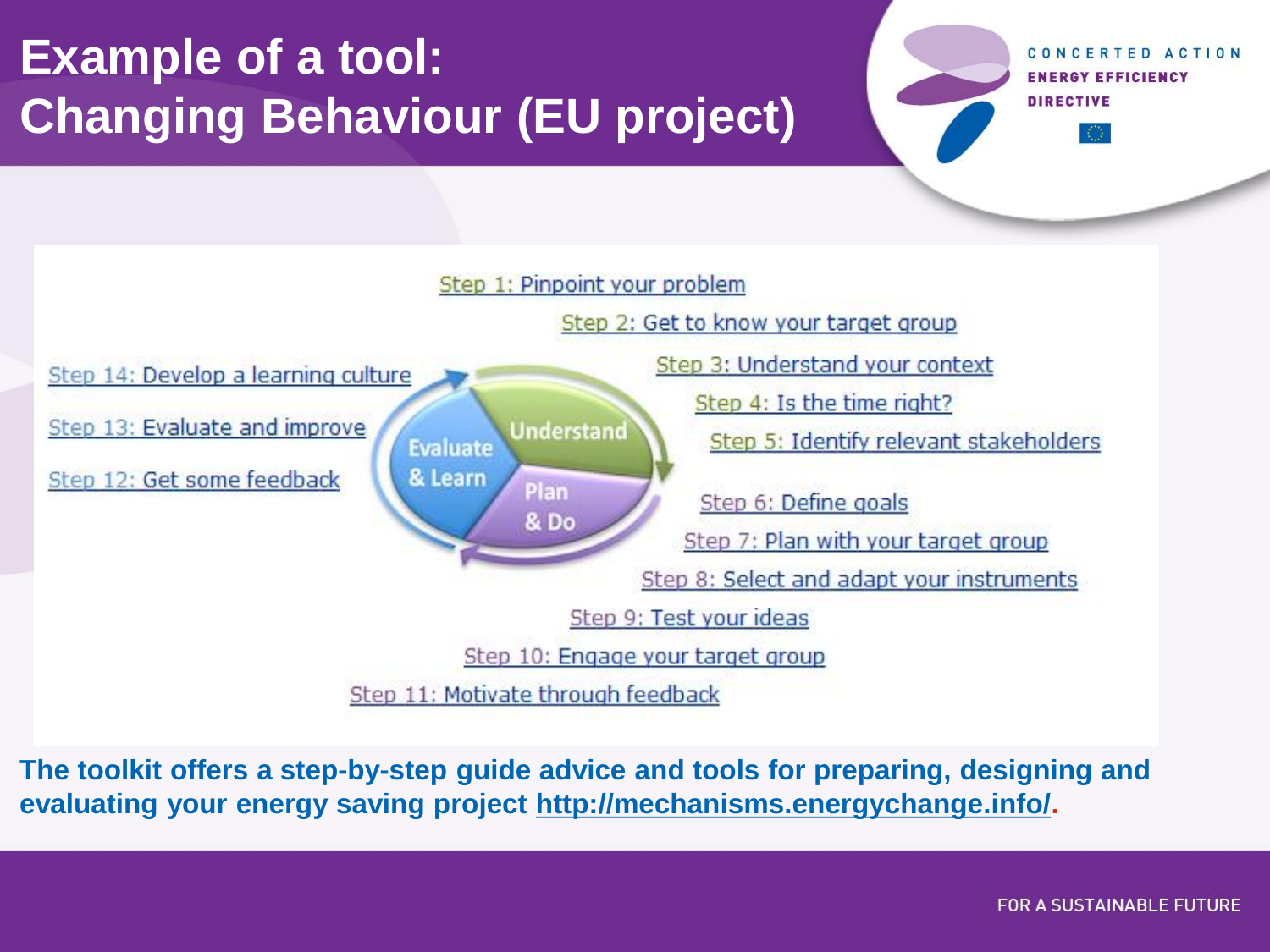#### **Key findings – evaluating soft measures**

**GY EFFICIENCY DIRECTIVE** 

- The evaluation of the effect of "soft measures" such as information campaigns and advisory services is a challenge
- Also other aspects than savings in kWh should be included in the evaluation
- The evaluation must be an integral part of the design of a measure
- Evaluation is a learning process
- Several EU-projects have looked into the topic of evaluation (i.e. BEHAVE, BEWAREE, Changing behaviour)

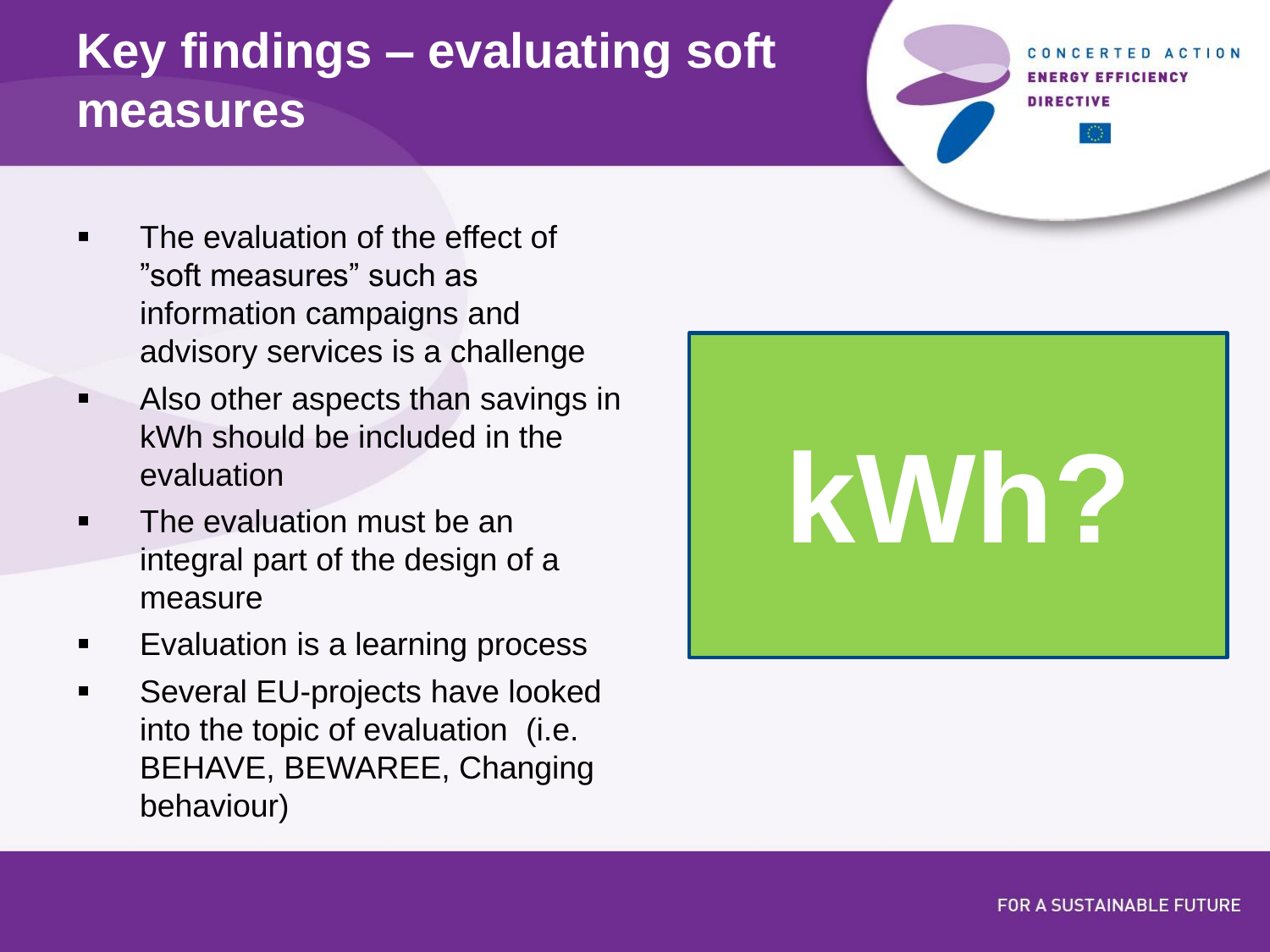#### **Key findings – smart meters**

**GY EFFICIENCY** 

- Smart meters have big energy efficiency potential but are likely to attract most interest by users with high level of expertise
- A smart meter does not generate savings per se – additional services or tools, for example in-home displays are needed
- The roll out of smart meters should be accompanied by a strategy for consumer engagement as regards the possibilities for energy savings by smart meters